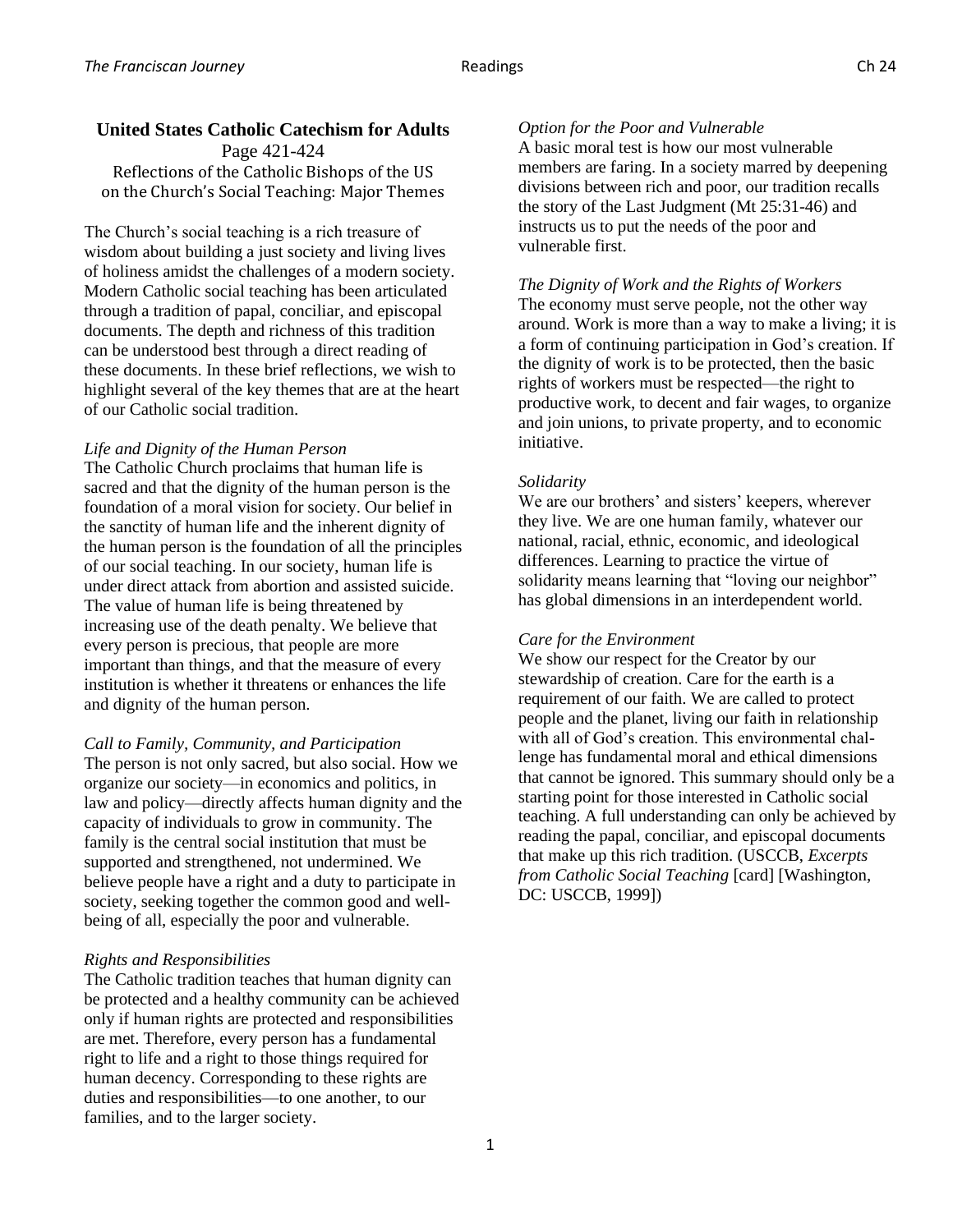ing known their needs to one another. In his Earlier Rule he wrote: "Let each one confidently make known his need to the other, for if a mother loves and cares for her son according to the flesh, how much more diligently must someone love and care for his brother according to the Spirit."<sup>14</sup> Poverty, for Francis, was the key to love. Although poverty played a central role in his way of life, it is interesting that he almost never explains it in his writings. Francis was not really interested in the poverty of material possessions; rather he was concerned for the type of poverty that would lead to interdependence and the love of the brothers for one another. Thus he advocated that his followers live sine proprio-not without things but without possessing things, for when we possess things we may think that we do not need other people or have a responsibility of love toward them. Francis had profound insight into the human person and he placed poverty in the context of human relationships. Three areas where he speaks of living sine proprio are: 1) our inner selves and what we possess for ourselves;  $2$ ) our relationships with others and what we possess in relation to others, and 3) our relationship to God and what we possess in relation to God.<sup>15</sup> In all three areas Francis asked of his followers to "hold back nothing of yourselves for yourselves, so that he who gives himself totally to you may receive you totally."16

To live as poor persons, for Francis, is to love one another as family, as a mother loves and cares for her son. The poor person is the brother or sister who lives in dependence on others, following the poor Christ. Poverty is being able to say, "I need you," that is, "I am incomplete without you." When Jesus asked Peter, "Peter, do you love me?" he was not looking for an exchange of goods but a commitment of fidelity. When Peter exclaimed, "you know I love you!" Jesus said "when you were younger, you used to fasten your own belt and to go wherever you wished. But when you grow old, you will stretch out your hands, and someone will fasten the belt around you and take you where you do not wish to  $go''$  (John 21:17-18). Poverty is being able to have someone else put a belt around me and lead me to places I may never have thought of or may have preferred not to go. It is to be open and free to follow where God is leading, not only in my own life but in my brothers and sisters in whom God dwells.

Only relationships of poverty and humility, in Francis' view, can undo the injustices of the self-centered person. Only when we are dependent on another can we renounce autonomy and accept the gift of the other in whom God lives. Existential poverty, the poverty of being created, underlies structures of justice because it forms structures of interdependency by which all share in the common good. But to really live poverty we must ask, how much am I willing to let go? How much can I trust my neighbors, my brothers and sisters? Can I accept God's goodness in the neighbor who is different from me? Poverty, therefore, relates to our humanity; material poverty is only sacramental of the deeper poverty of being human. Poverty is to help make us human, and to be a human person is to be dependent on another; it is to be an instrument of otherness by which the other shines through in one's life. There is no sense in giving away all of my material possessions if this act does not lead me to a poverty of being interdependent, to accepting goodness from another, and to accepting the other as the goodness of God. Only care for another, in Francis' view, truly humanizes life.

# Franciscan Prayer – Ilia Delio OSF God is Love (Deus Caritas Est) – Benedict XVI<br>Francis wanted his followers to live in poverty by confidently mak-

28. In order to define more accurately the relationship between the necessary commitment to justice and the ministry of charity, two fundamental situations need to be considered:

a) The just ordering of society and the State is a central responsibility of politics. As Augustine once said, a State which is not governed according to justice would be just a bunch of thieves: "Remota itaque iustitia quid sunt regna nisi magna latrocinia?".[18] Fundamental to Christianity is the distinction between what belongs to Caesar and what belongs to God (cf. Mt 22:21), in other words, the distinction between Church and State, or, as the Second Vatican Council puts it, the autonomy of the temporal sphere.  $[19]$  The State may not impose religion, yet it must guarantee religious freedom and harmony between the followers of different religions. For her part, the Church, as the social expression of Christian faith, has a proper independence and is structured on the basis of her faith as a community which the State must recognize. The two spheres are distinct, yet always interrelated.

Justice is both the aim and the intrinsic criterion of all politics. Politics is more than a mere mechanism for defining the rules of public life: its origin and its goal are found in justice, which by its very nature has to do with ethics. The State must inevitably face the question of how justice can be achieved here and now. But this presupposes an even more radical question: what is justice? The problem is one of practical reason; but if reason is to be exercised properly, it must undergo constant purification, since it can never be completely free of the danger of a certain ethical blindness caused by the dazzling effect of power and special interests.